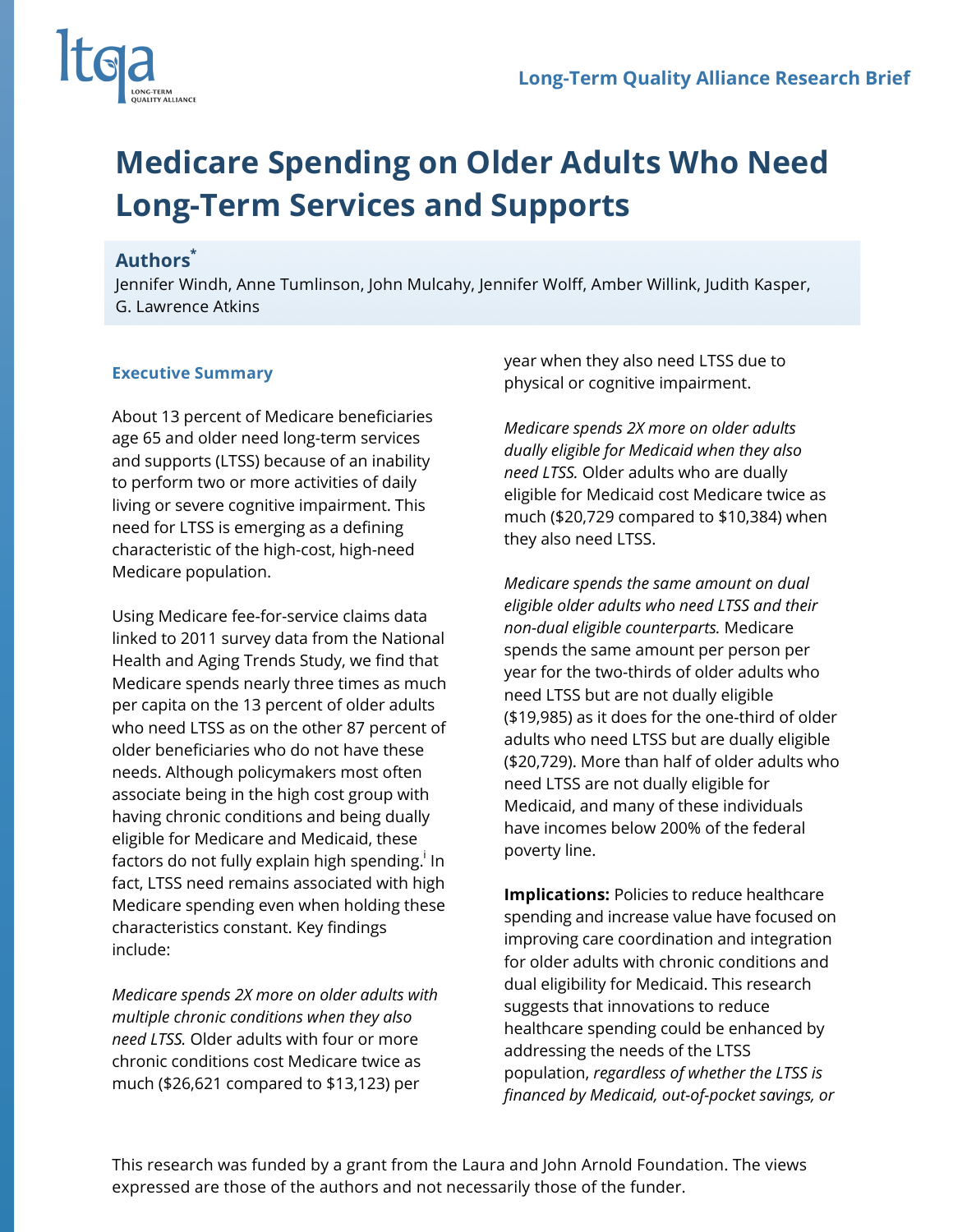

*provided exclusively by unpaid family caregivers.*

## **Introduction**ii

The Congressional Budget Office projects that Medicare will spend about \$700 billion on payments to providers and health plans in 2017. $\mathbb{I}^n$  A substantial portion of these payments will be made on behalf of highcost, high-need beneficiaries who constitute only a small part of the overall population. In response, policymakers tend to target program innovations to address the costs of beneficiaries with multiple chronic conditions and those who are dually eligible for Medicare and Medicaid (i.e., "dual eligibles").

But experts may have overlooked a critical factor in understanding high Medicare spending and defining the high-cost, highneed population: the need for long-term services and supports (LTSS). That is, being unable to eat, bathe, get dressed or perform other daily activities independently appears to be strongly related to high healthcare spending, regardless of other characteristics more commonly associated with high costs.<sup>iv</sup> And yet, people who need LTSS have not been a focus of program innovation, and the services they need are considered beyond the scope of the Medicare program.

The purpose of this research is to confirm earlier work and further describe the relationship between older adults' need for LTSS and Medicare spending. Using the National Health and Aging Trends Survey (NHATS) with linked information regarding Medicare fee-for-service spending data and individual-level information including LTSS need, this research seeks to answer the question: What is the relationship between LTSS need and Medicare spending when

holding constant other factors that could influence spending?

The following paper describes how the NHATS was used to answer that question. Specifically, we present the relationship between LTSS need and healthcare spending when holding constant (separately) age, chronic conditions, Medicaid eligibility, and income.

## **Methodology**<sup>v</sup>

The National Health and Aging Trends Study (NHATS) is a nationally-representative panel study of Medicare beneficiaries age 65 and older. $v$ <sup>i</sup> This study uses results from the first round of NHATS which was fielded in 2011 to approximately 8,000 older adults. NHATS builds and improves upon previous survey research to assess disability among older adults, collecting both self-reported and performance-based measures of physical and cognitive capacity, as well as the accommodations respondents make to enhance their capacity (for example by using assistive devices). This analysis relies on self- and proxy reports of how NHATS study participants complete self-care, mobility, and household activities.<sup>vii</sup> We additionally examine Medicare claims for services received by study participants enrolled in fee-for-service Medicare for one year following their 2011 survey date, which allows for analysis of Medicare utilization as it relates to individual characteristics measured in the survey.

We compared the annual per capita Medicare spending of two groups of fee-forservice beneficiaries: those who need LTSS and everyone else. Because physical and cognitive impairment exist along a continuum, it was necessary to set a precise threshold at which an individual met the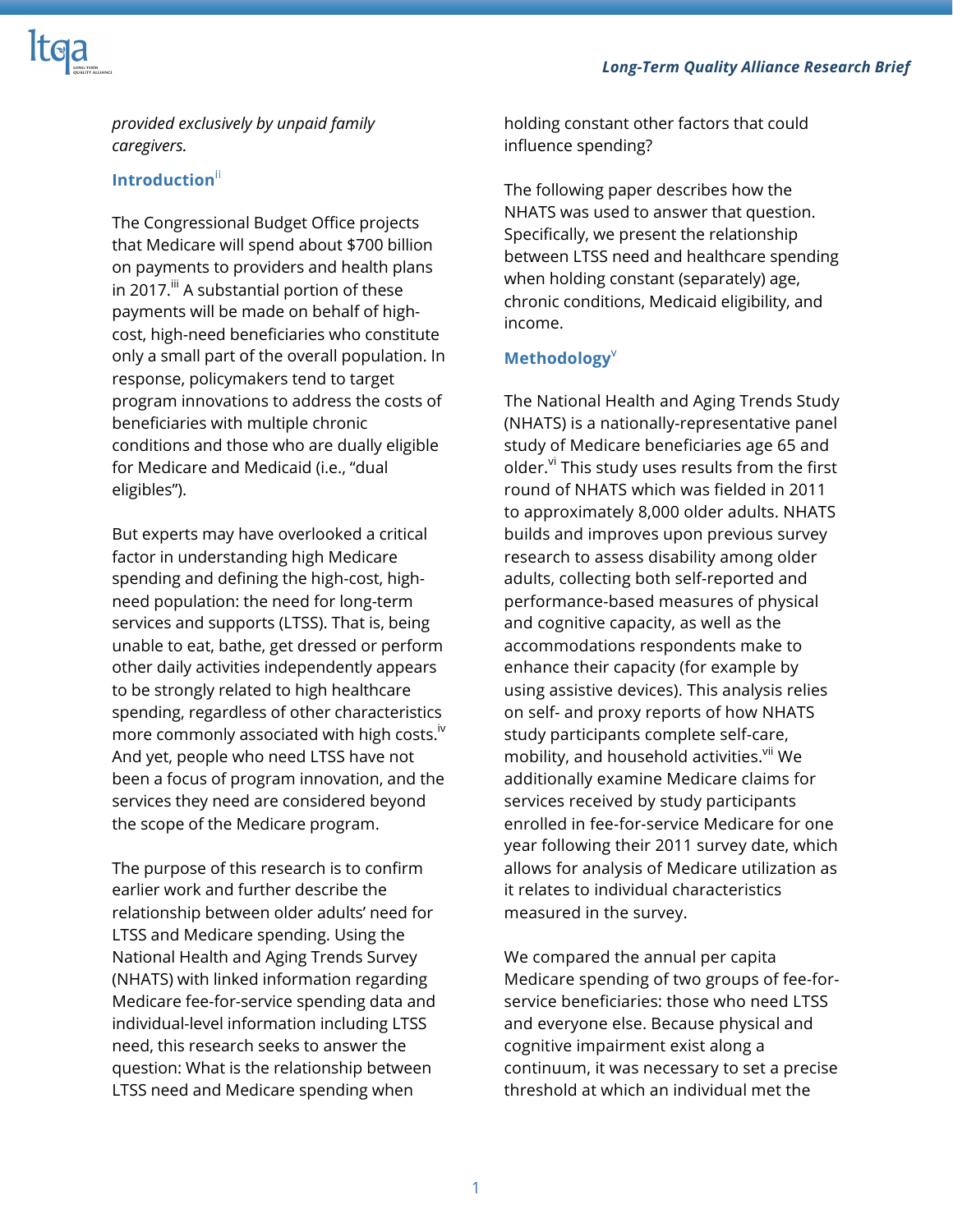

definition of LTSS need. We chose to match as closely as possible the level of need at which an individual would be eligible for long-term care insurance or Medicaid benefits. This represents a fairly high level of impairment—many older adults who fall below this level of need may still have physical and cognitive limitations that make everyday tasks difficult. The definition of need in this paper is not intended to suggest that individuals who do not meet the definition would not benefit from supports.<sup>viii</sup>

We defined "LTSS Need" as receiving assistance with two or more of five activities of daily living (ADLs)—eating, bathing, using the toilet, getting dressed, and transferring—or having severe cognitive  $impairment.<sup>ix</sup> We also consider all nursing$ home residents to need LTSS given the high degree of impairment among the long-stay nursing facility residents.<sup>x</sup> We report data for nursing home residents separately where it is available.

We examined total annual per capita Parts A and B Medicare expenditures for each subgroup. As expenditures are drawn from claims data, they are limited to NHATS participants enrolled in fee-for-service Medicare for the 12 months following the date of their survey (68.3% of our weighted

analytic sample). Total annual Medicare expenditures were computed by summing the payment amount from the inpatient, outpatient, carrier, SNF, home health, hospice, and DME files for all claims in which the through date occurred within 365 days of the 1st of the month of the beneficiary's 2011 NHATS survey month. Per capita expenditures were not adjusted for mortality. For participants who died, total expenditures reflects all claims from the survey month through the individual's death.

Other individual characteristics related to Medicare spending that were measured included the presence and number of chronic conditions and enrollment in Medicaid. See the appendix for details on the construction of all variables.

### **Research Findings**

#### *Population Size*

Using the definition described above, we estimate that there were 3.5 million older adults who need LTSS living in the community in 2011, or about 10 percent of the 36.4 million older adults enrolled in Medicare. An additional 1.1 million older adults were residents of nursing homes, representing about 3 percent of the Medicare population age 65 and older.

| <b>Table 1: Size of the LTSS Need Population</b><br>All 2011 Medicare Beneficiaries (age 65+) <sup>xi</sup> |                                  |                                   |  |
|-------------------------------------------------------------------------------------------------------------|----------------------------------|-----------------------------------|--|
| <b>Category</b>                                                                                             | <b>Population</b><br><b>Size</b> | <b>Population</b><br><b>Share</b> |  |
| Full Medicare 65+ Population                                                                                | 36.4 million                     | 100%                              |  |
| LTSS Need in the Community                                                                                  | 3.5 million                      | 9.9%                              |  |
| <b>Nursing Home Residents</b>                                                                               | 1.1 million                      | 3.1%                              |  |

Source: 2011 National Health and Aging Trends Study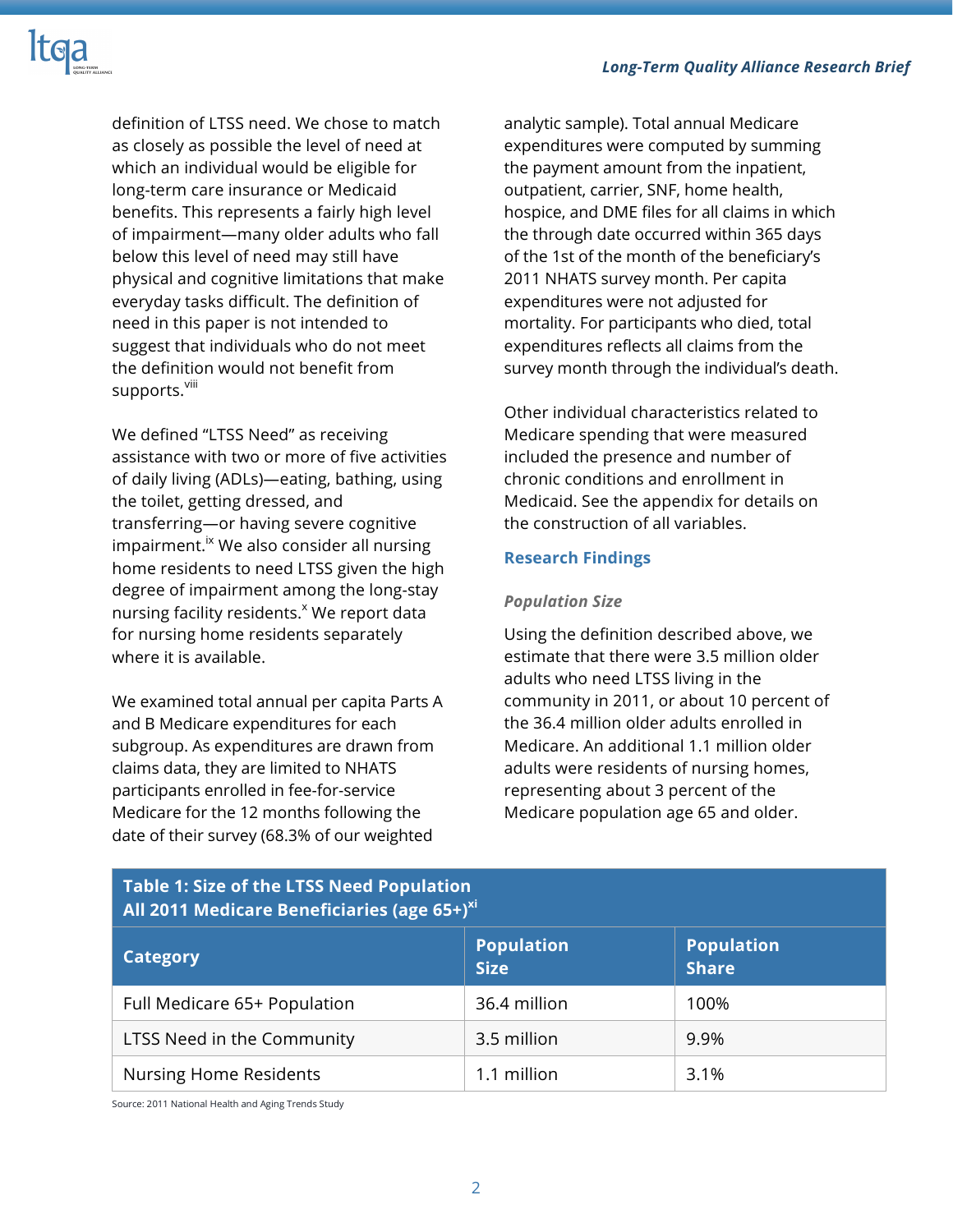

## *Population Characteristics*

As displayed in Table 2, older adults who need LTSS are much more likely to be older, female, enrolled in Medicaid, and experience more chronic conditions and lower levels of education. We found that 59 percent of people with LTSS need in the community and 71 percent of nursing home residents are age 80 or older compared to 25 percent of those without LTSS need. About 68 percent of older adults with LTSS need in the community

and 73 percent of the nursing home population are female compared to 55 percent of older adults without LTSS need. Individuals with LTSS need are also much more likely than those without LTSS need to have four or more chronic conditions (29 percent versus 11 percent), and to have not completed high school (38 percent versus 20 percent).

## **All 2011 Medicare Beneficiaries (age 65+)<sup>xii</sup> Characteristic No LTSS Need LTSS Need in the Community Nursing Home Residents** Population Size 2012 1.1 million 31.8 million 2.5 million 1.1 million Average age (years) 175 81 84 Age 80 or older 25% 80 or older 25% 80 or  $\frac{1}{25\%}$ Female 55% 68% 73% Enrolled in Medicaid 14% 86% 864% 64% Average number of chronic conditions  $\vert$  2.0  $\vert$  2.7 No Data Four or more chronic conditions 11% 11% 29% No Data Did not graduate high school 120% 138% No Data

# **Table 2: Characteristics of the LTSS Need Population**

Source: 2011 National Health and Aging Trends Study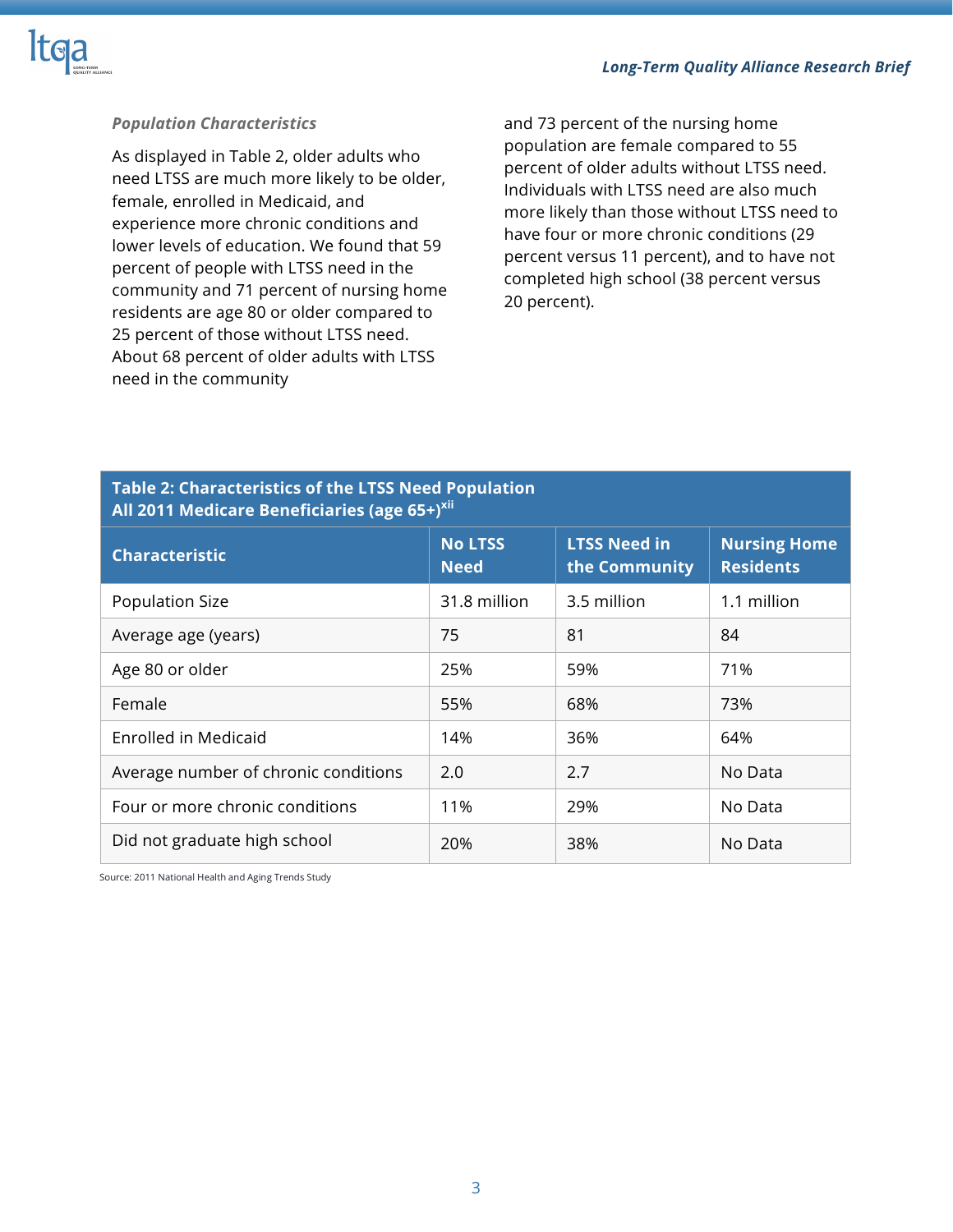



Source: 2011 National Health and Aging Trends Study

Compared to the 14 percent of older adults without LTSS need who are enrolled in Medicaid (Table 2), Figure 1 shows that a little over one-third (1.3 million) of older adults who need LTSS living in the community and two-thirds (0.8 million) of nursing home residents are enrolled in Medicaid.

Two-thirds of older adults with LTSS need in the community are not enrolled in Medicaid, and almost half of these individuals are low income, with incomes under 200 percent of the federal poverty level (FPL).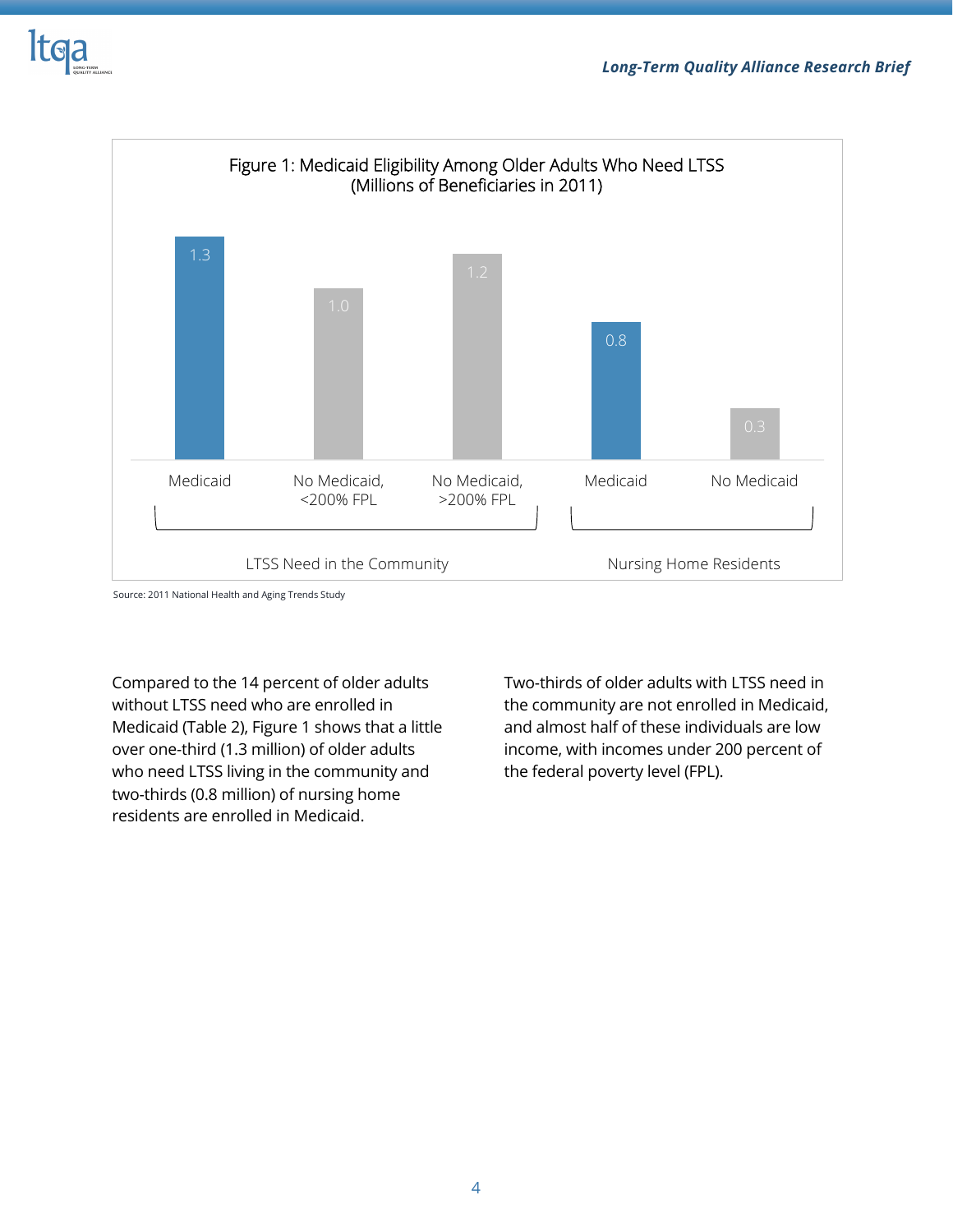



### *Medicare Fee-For-Service Spending on the LTSS Need Population*

Source: 2011 National Health and Aging Trends Study

|                               | Average Spending | 95% Confidence<br>Interval | Sample Size |
|-------------------------------|------------------|----------------------------|-------------|
| No LTSS Need                  | \$7,127          | \$6,641-\$7,613            | 4,351       |
| LTSS Need in the<br>Community | \$20,248         | \$18,012-\$22,484          | 726         |
| Nursing Home<br>Residents     | \$20,298         | \$17,006-\$23,590          | 384         |

Source: 2011 National Health and Aging Trends Study

As Figure 2 illustrates, fee-for-service Medicare spends almost three times as much on individuals who need LTSS (per capita) than on those who do not need LTSS. The annual per capita spending for individuals with LTSS need living in the

community and nursing homes exceeds \$20,000 (\$20,238 and \$20,298 respectively) compared to \$7,127 for those without LTSS need.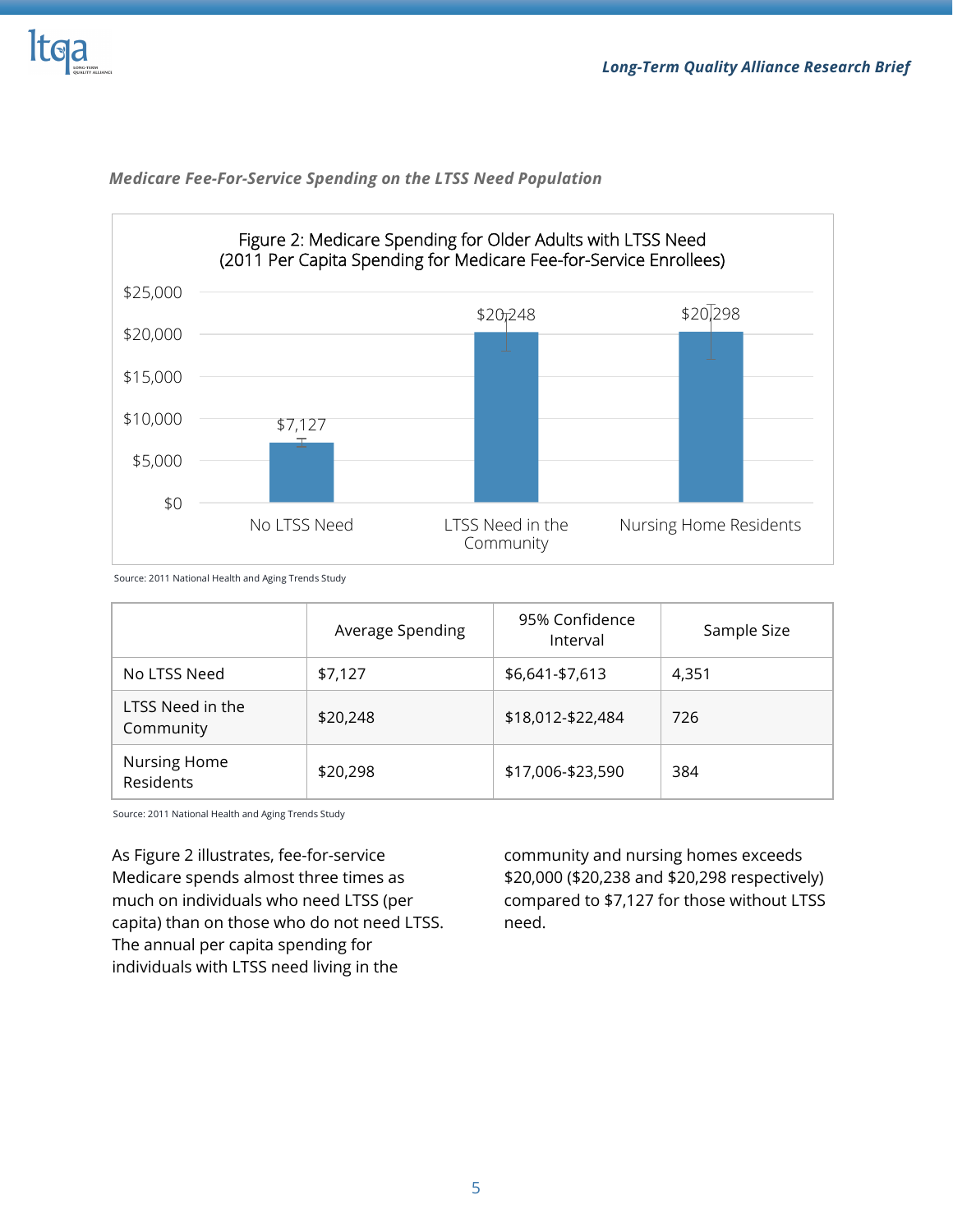



Source: 2011 National Health and Aging Trends Study

|                                  | 65-74                             |             | 75-79                             |             | $80+$                             |             |
|----------------------------------|-----------------------------------|-------------|-----------------------------------|-------------|-----------------------------------|-------------|
|                                  | Average Spending<br>(95% CI)      | Sample Size | Average Spending<br>(95% CI)      | Sample Size | Average Spending<br>(95% CI)      | Sample Size |
| No LTSS Need                     | \$5,283<br>$(*4,620-$5,946)$      | 1,835       | \$8,610<br>$( $7,531 - $9,689 )$  | 863         | \$10,017<br>$($ \$9,321-\$10,713) | 1,653       |
| LTSS Need in<br>the<br>Community | \$19,458<br>$($14,087 - $24,829)$ | 100         | \$17,661<br>$($11,049-$24,273)$   | 118         | \$21,349<br>$( $18,513 - $24,18)$ | 508         |
| Nursing Home<br>Residents        | \$23,334<br>$($14,545-$32,123)$   | 32          | \$25,485<br>$($15,407 - $35,563)$ | 45          | \$18,672<br>$(15,993 - 21,351)$   | 307         |

Source: 2011 National Health and Aging Trends Study

As noted in Table 2, older adults with LTSS need in the community and nursing homes are on average older than their counterparts without LTSS need. However, as shown in Figure 3, the relationship between LTSS need and annual per capita fee-for-service Medicare spending is statistically significant even when stratifying by age.

Among Medicare fee-for-service beneficiaries between age 65 and 74, annual spending for those without LTSS need is \$5,283 while spending for people with LTSS need in the community and in nursing homes is \$19,458 and \$23,334 respectively.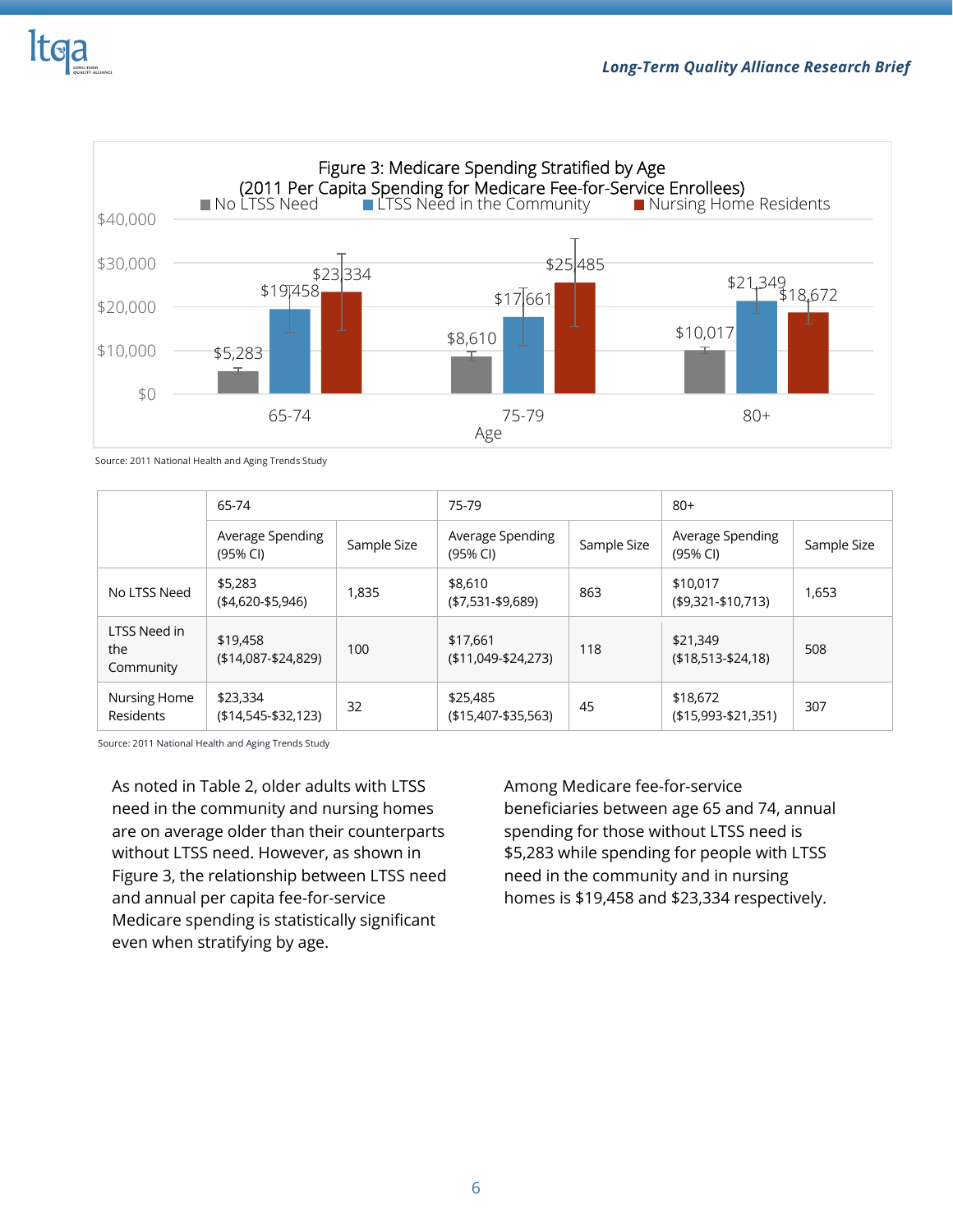



Source: 2011 National Health and Aging Trends Study

|                 | 0-1 Chronic Conditions                     | 2 Chronic Conditions                       | 3 Chronic Conditions                     | 4+ Chronic Conditions                      |
|-----------------|--------------------------------------------|--------------------------------------------|------------------------------------------|--------------------------------------------|
|                 | Average Spending                           | Average Spending                           | Average Spending                         | Average Spending                           |
|                 | (95% CI)                                   | (95% CI)                                   | (95% CI)                                 | (95% CI)                                   |
|                 | [Sample size]                              | [Sample size]                              | [Sample size]                            | [Sample size]                              |
| No LTSS<br>Need | \$3,806<br>$( $3,377 - $4,235)$<br>[1,485] | \$7,157<br>$( $6,260 - $8,054)$<br>[1,359] | \$9,837<br>$($8,461 - $11,213)$<br>[986] | \$13,123<br>$(10, 955 - 15, 291)$<br>[521] |
| LTSS Need       | \$12,612                                   | \$18,436                                   | \$20,823                                 | \$26,621                                   |
| in the          | $($8,175-$17,049)$                         | $($14,517 - $22,355)$                      | $(16,735-124,911)$                       | $( $20,136 - $33,106)$                     |
| Community       | [132]                                      | [186]                                      | [208]                                    | [200]                                      |

Source: 2011 National Health and Aging Trends Study

The relationship between LTSS need and fee-for-service Medicare spending remains statistically significant when holding the number of chronic conditions constant, as shown in Figure 4 above. Among older adults with four or more chronic conditions,

fee-for-service Medicare spends \$13,123 per capita on those without LTSS need while the program spends \$26,621 per capita on those with LTSS need in the community. Data on chronic conditions was not available for nursing home residents.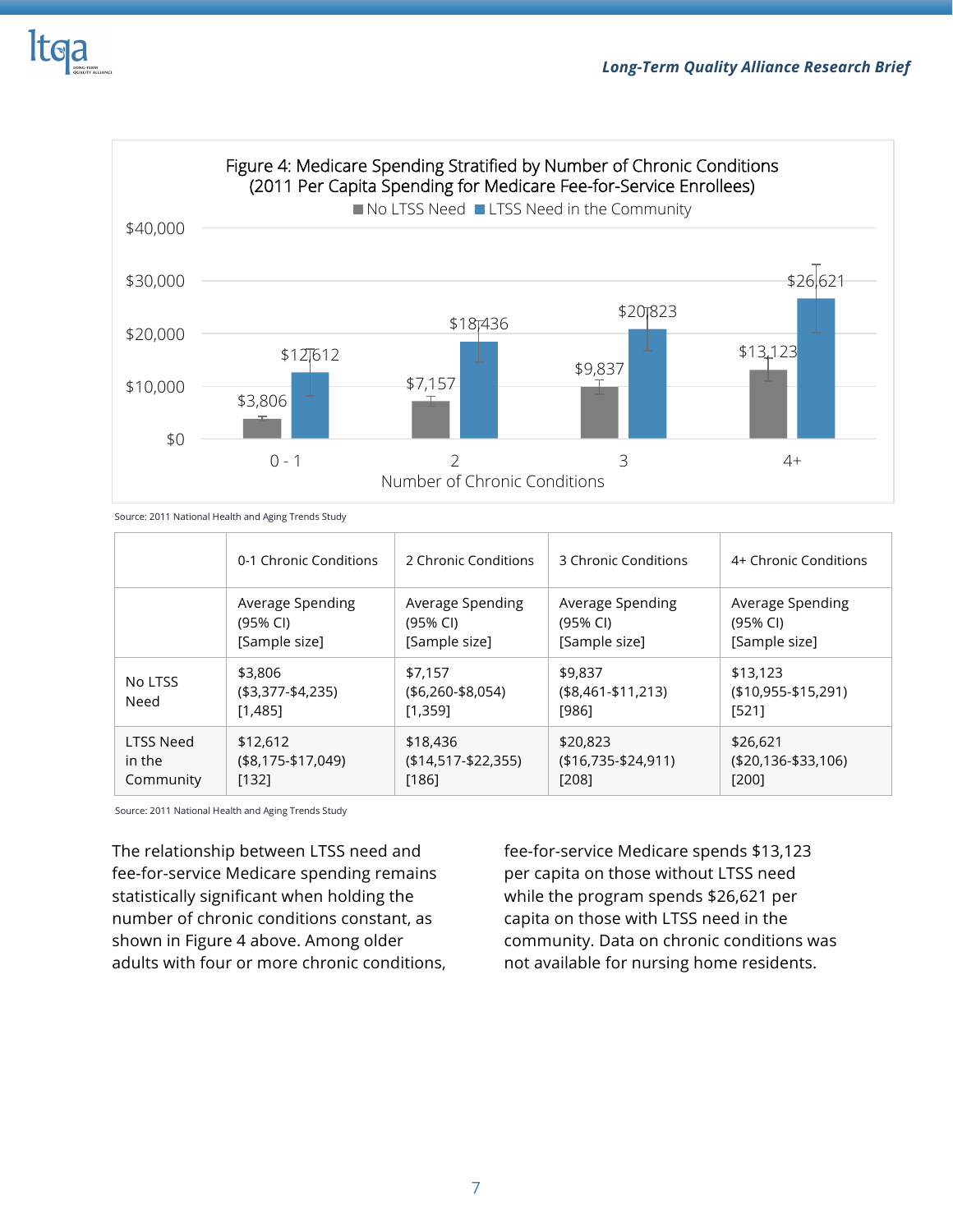



## Figure 5: Medicare Spending Stratified by Medicaid Status

Source: 2011 National Health and Aging Trends Study

|                               | No Medicaid                          |                | Enrolled in Medicaid              |                       |
|-------------------------------|--------------------------------------|----------------|-----------------------------------|-----------------------|
|                               | Average Spending<br>$(95%$ CI)       | Sample<br>Size | Average Spending<br>(95% CI)      | Sample<br><b>Size</b> |
| No LTSS Need                  | \$6,602<br>$($6,072-$7,131)$         | 3,770          | \$11,206<br>$($9,592-$12,821)$    | 581                   |
| LTSS Need in the<br>Community | \$19,753<br>$( $16, 974 - $22, 531)$ | 432            | \$21,137<br>$(17, 145 - 25, 128)$ | 294                   |
| <b>Nursing Home Residents</b> | \$17,527<br>$($12,469 - $22,586)$    | 86             | \$21,298<br>$($17,942-$24,653)$   | 298                   |

Source: 2011 National Health and Aging Trends Study

As illustrated in Figure 5, the relationship between LTSS need and fee-for-service Medicare spending is statistically significant even when holding Medicaid eligibility constant. Among older adults enrolled in Medicaid, fee-for-service Medicare spends \$11,206 per capita on those without LTSS need while the program spends \$21,137 and \$21,298 per capita on those with LTSS need in the community and nursing home residents, respectively. Medicare spends very similar amounts on beneficiaries who need LTSS but are not eligible for Medicaid: \$19,753 per capita for people without Medicaid who need LTSS in the community and \$17,527 per capita for nursing home residents without Medicaid.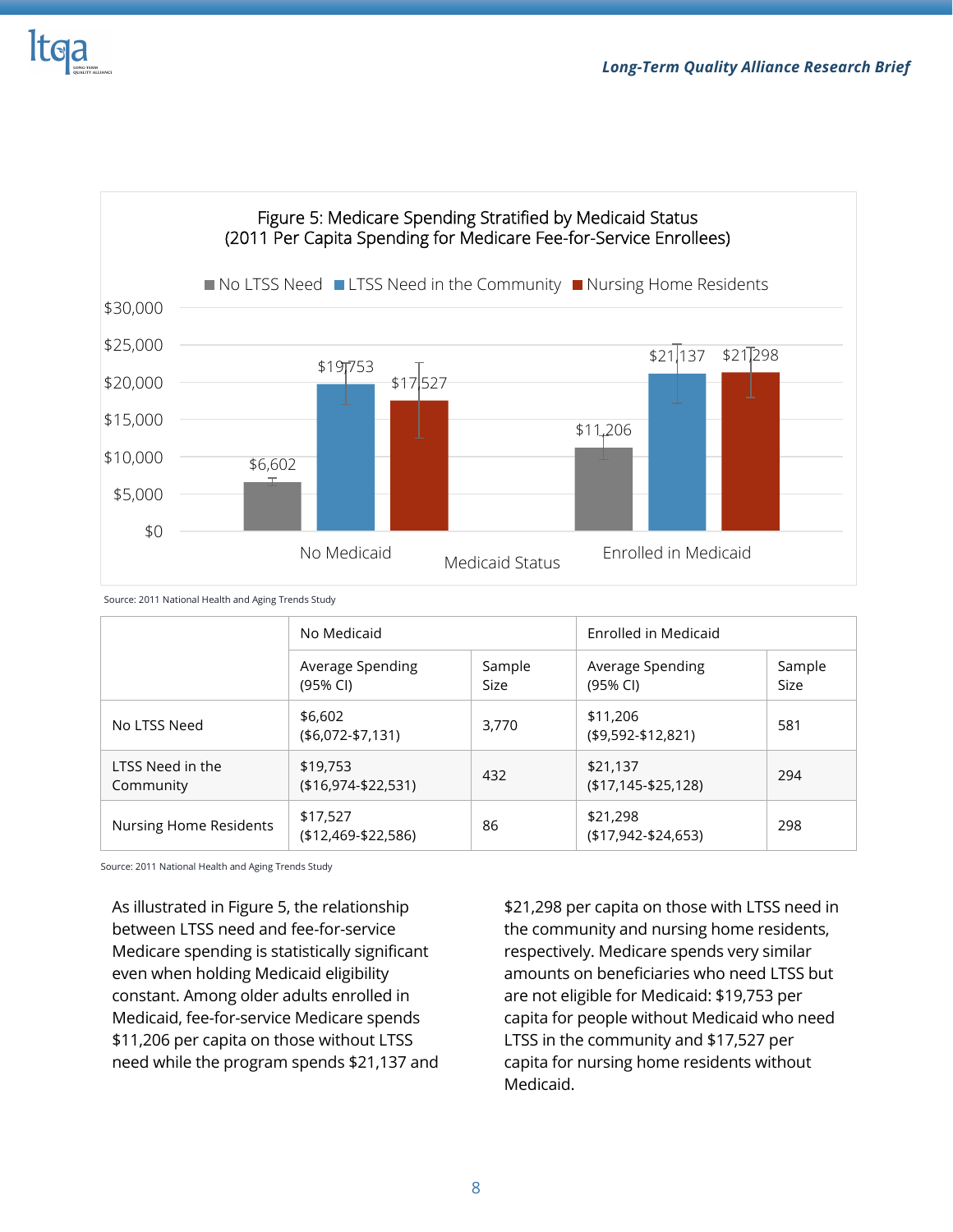

## **Discussion**

Policymakers have raised concerns about the Medicare program's financial sustainability in light of the growing number of older adults who are expected to live to very old ages in the coming decades. With the passage of the Affordable Care Act (ACA), policy and business leaders have been working to find better ways to finance and deliver healthcare; moving away from fee-for-service, volumedriven payment to value-based care that will bend the healthcare cost curve and ensure a sustainable financial footing for the program's future.

This is a challenging shift to make. Fee-forservice medicine has left a legacy of defining high-cost, high-need populations by the medical conditions they experience or the government programs that pay for their care. These definitions have limited the ability of healthcare systems and payers to intervene effectively by addressing social and long-term service and support needs.

This research demonstrates that the need for LTSS may be at least as important a characteristic to guide program design as chronic illness and dual eligibility. Individuals with multiple chronic conditions and who are dually eligible for both Medicare and Medicaid incur more healthcare costs when they also need LTSS than when they do not.

Further, most of the individuals who need LTSS live in the community (3.5 out of 4.6 million) and two-thirds of these individuals are not eligible for Medicaid, although many of them live below 200 percent of the federal poverty level. As a result, programs aimed at either nursing home residents or those who are dually eligible miss a substantial portion of the high-cost, highneed population, many of whom are lowincome and are at risk of spending down to Medicaid.<sup>xiii</sup>

Information presented in this research brief and elsewhere points to the opportunity to better deliver value by giving providers and payers the flexibility to use program funds to address the needs of the LTSS population, *regardless of whether the LTSS is financed by Medicaid, out-of-pocket savings, or provided exclusively by unpaid family caregivers.* The non-dually eligible population has the same need for coordination and care integration as dual eligibles, and they often lack access to financing for services, such as home-based care, transportation, and meals.

As the Bipartisan Policy Center points out in a recently issued report, <sup>xiv</sup> there are many opportunities for the Centers for Medicare and Medicaid Services (CMS) and Congress to improve demonstration design and Medicare Advantage payment policy to give providers and health plans the tools they need to target and serve Medicare beneficiaries with LTSS need living in the community. This includes allowing them to redirect resources from hospitalizations to social services and supports that create greater value for beneficiaries and the program.

#### **Conclusion**

The need for LTSS is associated with high Medicare spending for older adults, even when controlling for other characteristics of high-cost, high-need populations like multiple chronic conditions and dual eligibility. The relationship between LTSS need and Medicare utilization has been reported infrequently, perhaps due to the lack of widespread availability of information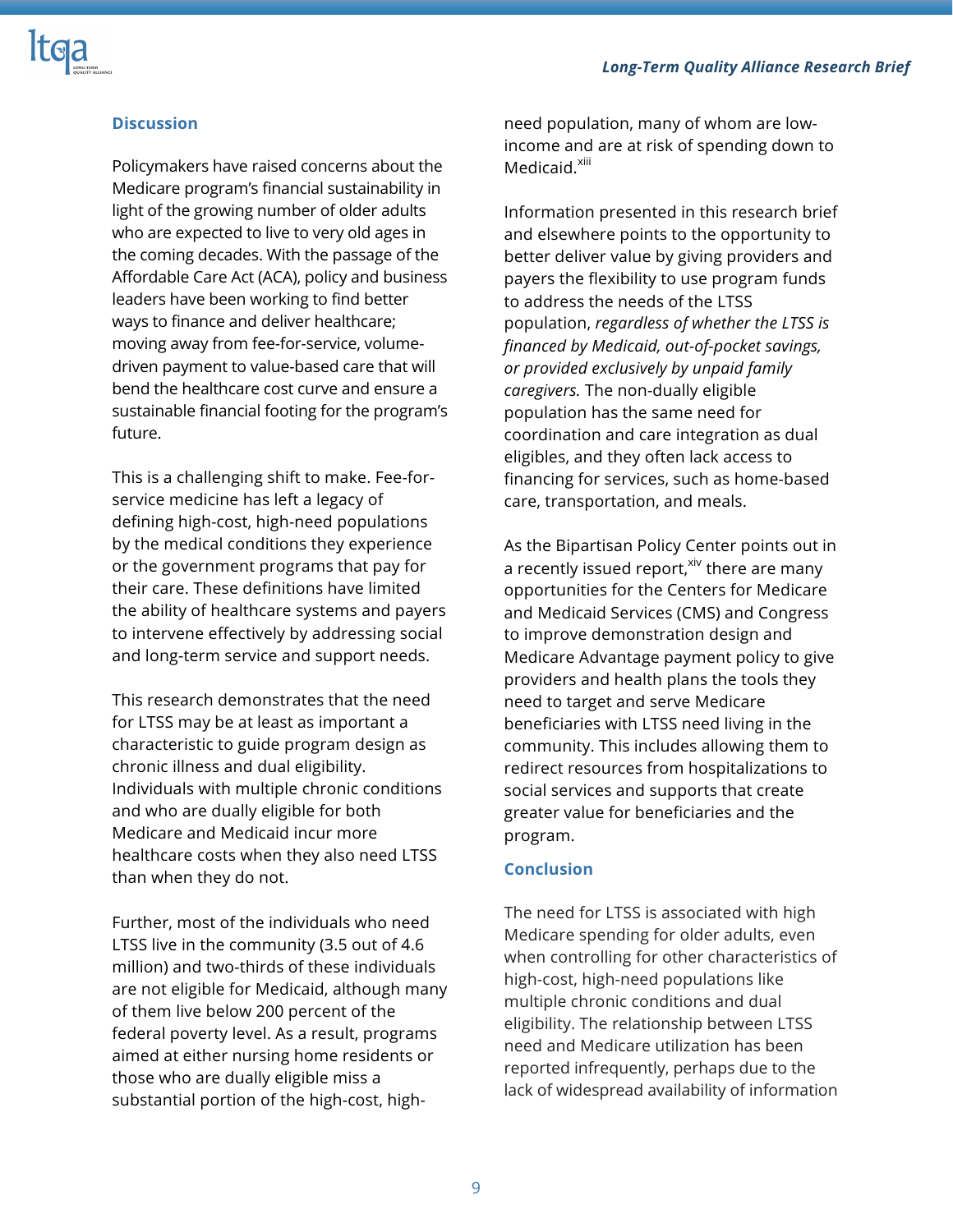#### *Long-Term Quality Alliance Research Brief*



on both functional and cognitive impairment in population-based datasets. More research is needed to better understand the experience and outcomes of beneficiaries who need LTSS in the Medicare program. Updated analysis with more recent data will also be critical to understanding whether the widely reported declines in Medicare hospitalization utilization since 2011 have been experienced by those who need LTSS.<sup>xv</sup>

In a follow-up to this analysis, we will examine whether managing older adults' LTSS needs can result in lower medical utilization. If that's true, as evaluations of innovative integrated programs suggest that it is,<sup>xvi,xvii,xviii</sup> then Medicare's strict limitation on covering only "health-related" services and prohibition of reimbursement for LTSS may be counterproductive. On the contrary, integrating LTSS may be critical to ensuring Medicare's long-term financial sustainability.